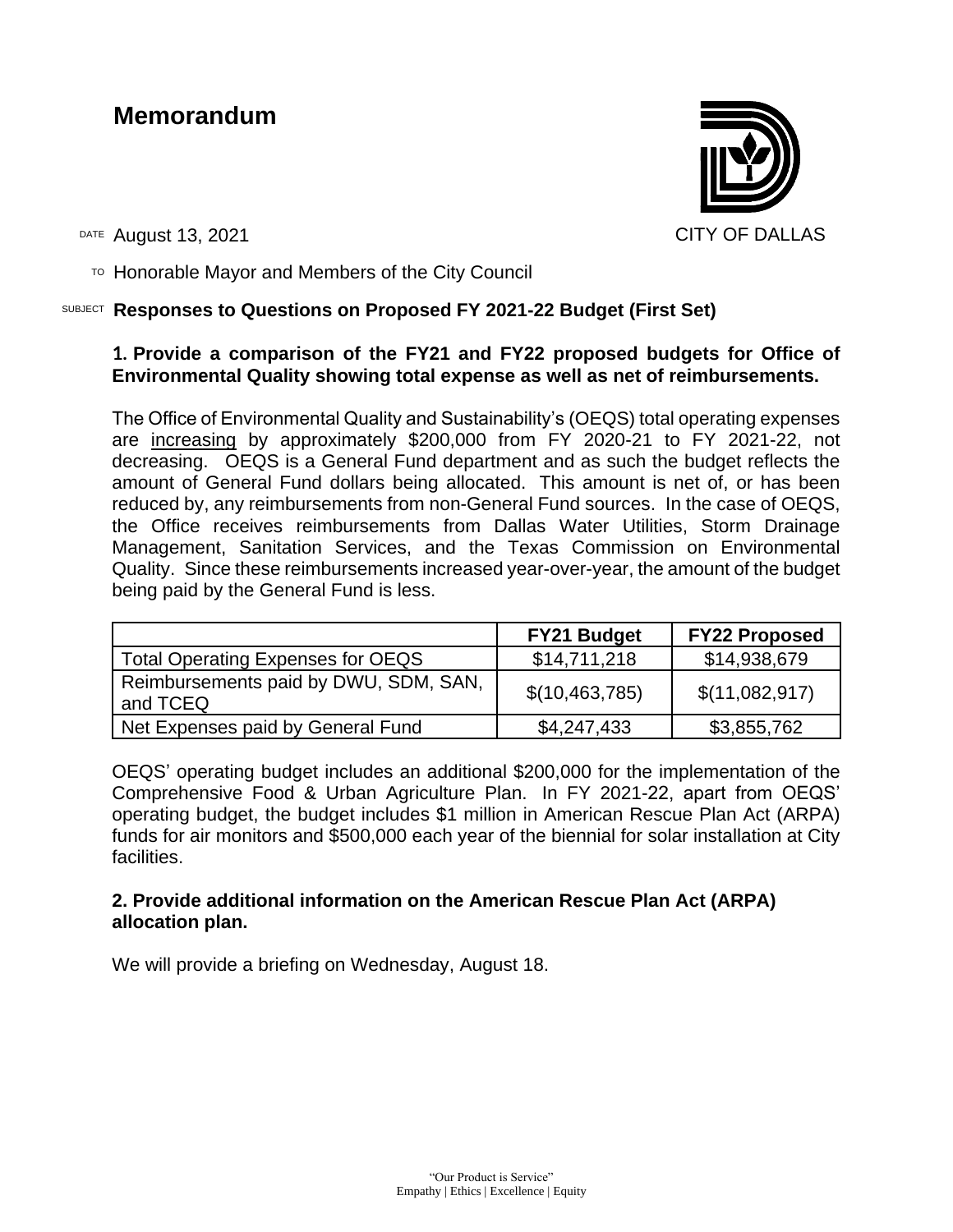# DATE August 13, 2021 SUBJECT **Responses to Questions on Proposed FY 2020-21 Budget**

# **3. Why does the expense to repay the Master Lease debt increase in each year of the biennial?**

The Master Lease program is a short-term just-in-time financing instrument used to purchase equipment and technology enhancements. Typically, we have used Master Lease to purchase fire apparatus, ambulances, heavy equipment, and general-purpose fleet. Additionally, the program has been used to purchase technology equipment and systems. The term of the repayment is matched to the useful life of the asset – either three, five, or 10 years. Each year, we budget funds in the Non-Departmental appropriation to repay this debt and evaluate the debt payments that are coming due as well as make projections on additional debt payments that will be required as additional equipment is purchased. For FY 2020-21, the budget was \$16.8 million. We have projected this cost to increase to \$17.7 million in FY 2021-22 and to \$19.6 million in FY 2022-23. Next summer, prior to recommending the FY 2022-23 budget, we will review the Master Lease debt payment expense and adjustment if necessary.

# **4. Of the citywide memberships cut from the FY21 budget, which ones have been restored in the FY22 proposed budget?**

During the FY 2020-21 budget amendment process, the City Council defunded various citywide memberships. The City Manager's budget recommendation for FY 2021-22 includes funding for the three memberships that the City Council has taken action to reinstate in FY 2020-21 through current year adjustments. These three memberships are: U.S. Conference of Mayors, Texas Municipal League, and National League of Cities. The memberships not included in the recommended budget are: Dallas Regional Mobility Coalition (\$37,500), North Texas Commission (\$60,000), and TEX-21 (\$25,000).

# **5. What is the impact of increase the over-65 and disabled property tax exemption from \$107,000 to \$120,000?**

The City Council amended the City's Financial Management Performance Criteria (FMPC) #23 on June 9, 2021 to require staff to provide an analysis of the over-65 or disabled property tax exemption and present it to the City Council for approval no later than June 30 of each year. The June 30 deadline is due to that being the last day that changes to exemptions may be submitted to the appraisal districts for the upcoming tax year.

Also on June 9, 2021, the City Council approved an increase in over-65 or disabled exemption from \$100,000 to \$107,000. It is projected this increase will reduce property tax revenue by \$2.4 million. At the median residential property value, the change in the exemption will save the homeowner \$54.34 on their tax bill.

Based on current information, increasing the over-65 or disabled exemption from \$107,000 to \$120,000 would reduce property tax revenue by \$4.4 million. At the median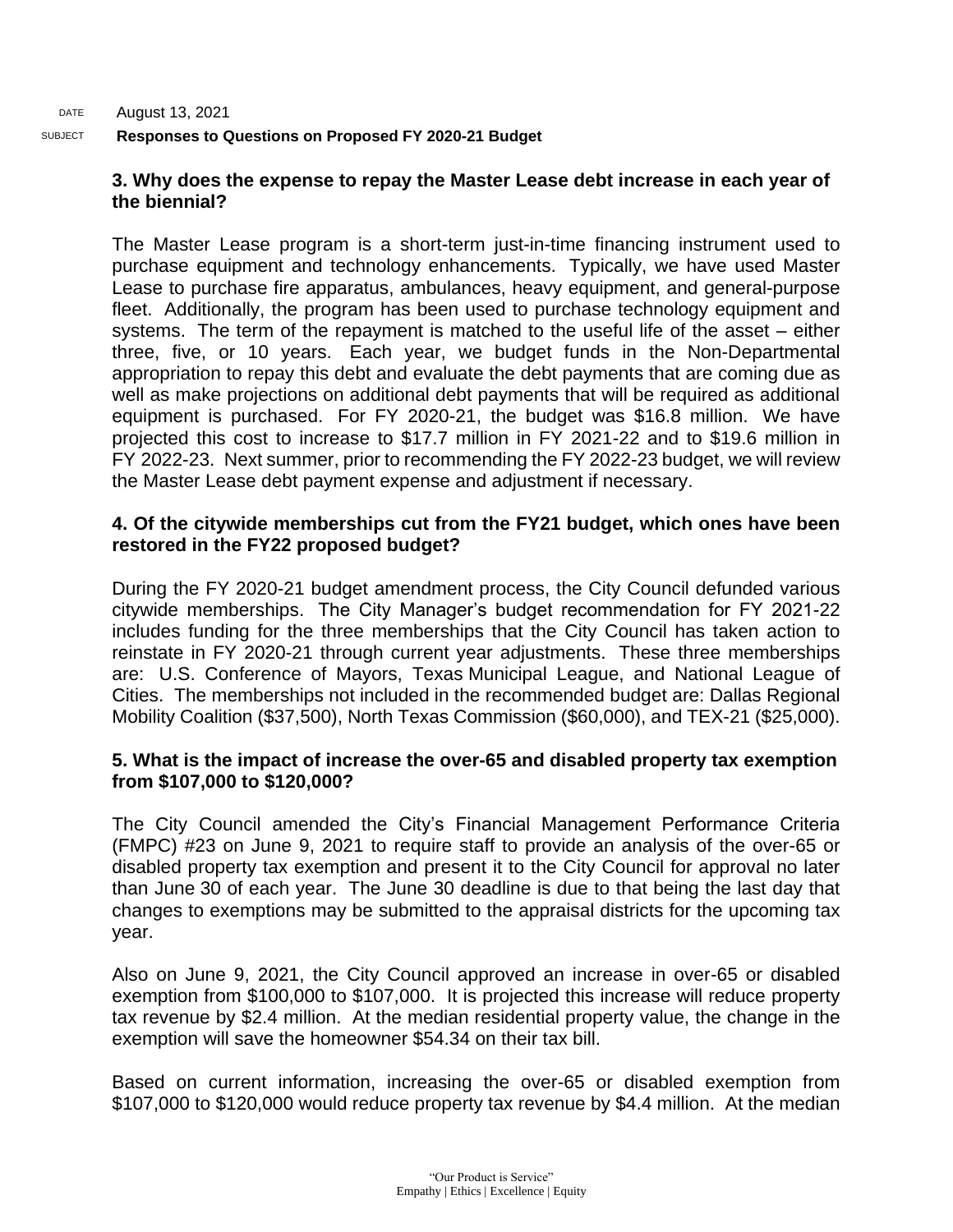DATE August 13, 2021

#### SUBJECT **Responses to Questions on Proposed FY 2020-21 Budget**

value residential property, the change would decrease the homeowners tax bill by \$100.53. However, as noted above, it is too late to increase the exemption further this year.

Staff will complete the required analysis in compliance with FMPC #23 and present it to the City Council in May 2022 in advance of the June 30, 2022 deadline to make additional changes.

# **6. How will \$300 million over the biennial affect the condition of streets?**

By maintaining an annual budget of \$150 million for street improvements for the next nine years, the Department of Public Works anticipates an overall Pavement Condition Index Rating of the City's street network to increase from a 59 to a 70 (100 max point scale) by FY 2030.

# **7. What is the amount in the budget for traffic signals, both City funds and leveraged funds, and what is the per unit cost?**

The Department of Transportation has approximately \$3 million in the General Fund identified for personnel, materials, and equipment related to ongoing signal maintenance. Additionally, the budget recommends allocating \$14 million in ARPA funds over the next three years to leverage approximately \$53 million in grants through partner agencies to replace 100 signals across the city. The general average cost of a full signal rebuild is approximately \$425,000 (\$350,000 for construction, \$45,000 for engineering, and \$30,000 for construction management and contingencies) if the project requires only replacing the signal and minor ADA ramp work. However, for the leveraged funds, these are for specific projects that include some locations with significant modifications. An example project is Zang and Sanner, where we plan to realign the intersection and add left turn lanes; this project construction cost is approximately \$800,000 and excludes engineering and other costs. We have several projects that fall under this category, where some of the funds allocated will be used not only for signal work but road modifications as necessary, thus the higher average.

# **8. Where do residents go to look at information related to the sidewalk and infrastructure plans online?**

The Five-Year Infrastructure Management Program (IMP) and the Sidewalk Master Plan can be found in the righthand sidebar of [Public Works' website](https://dallascityhall.com/departments/public-works/Pages/default.aspx) or directly linked below:

- [Five-Year Infrastructure Management Program \(IMP\)](https://dallascityhall.com/departments/public-works/DCH%20Documents/Public%20Works/pdf/IMP%20FY21-25%20R1a.pdf)
- [Sidewalk Master Plan \(SMP\)](https://dallascityhall.com/departments/public-works/DCH%20Documents/Public%20Works/pdf/Dallas_Sidewalk_Master_Plan.pdf)
- [Bike Plan](https://dallascityhall.com/departments/transportation/bikeway/Pages/default.aspx)
- [Vision Zero](https://dallascityhall.com/departments/transportation/Pages/Vision-Zero-Dallas.aspx)